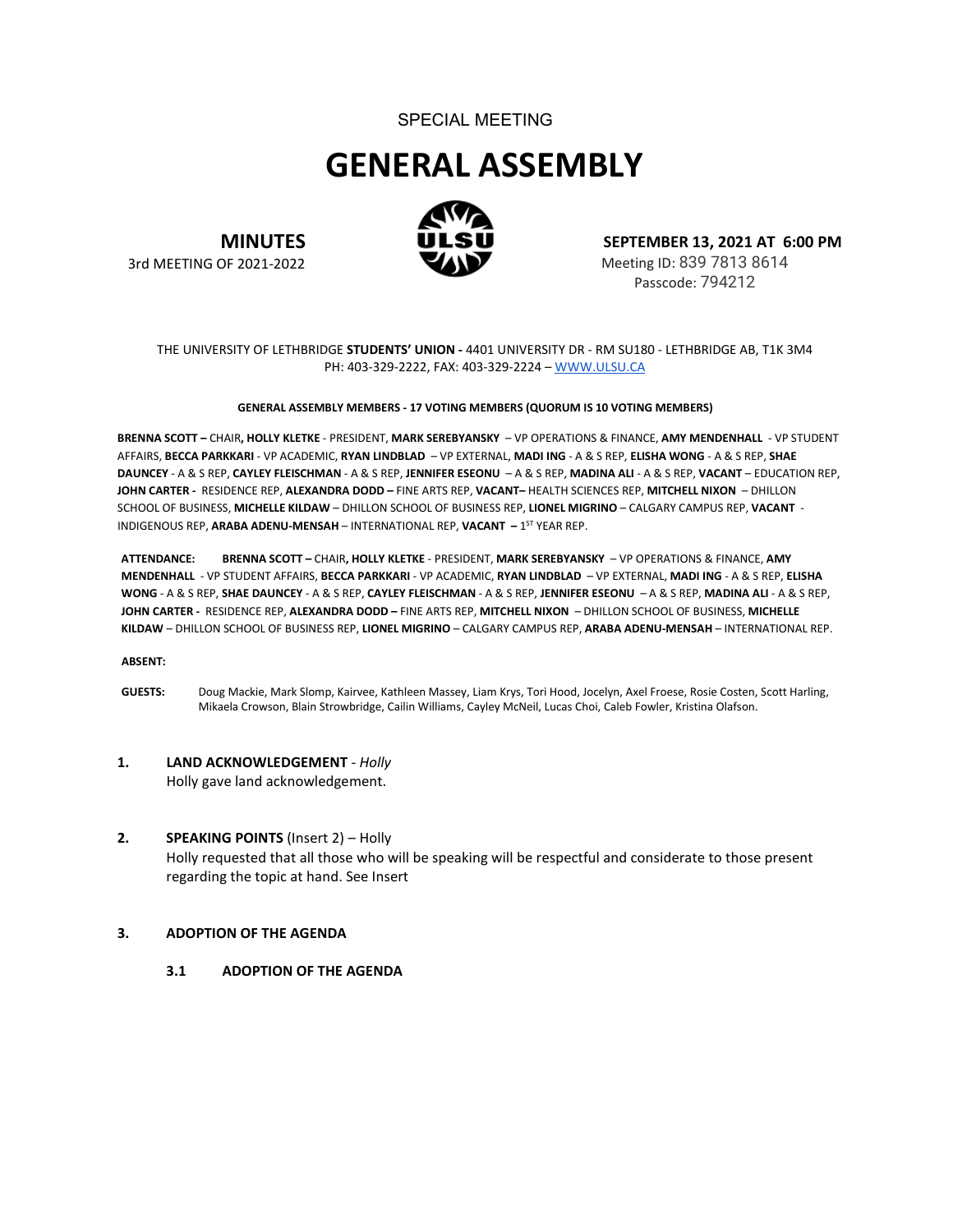| <b>MOTION [22858GA]</b> | MSC: M. Kildaw/M. Serebryansky<br>BIMT the General Assembly adopts the agenda of September 10, 2021. |
|-------------------------|------------------------------------------------------------------------------------------------------|
|                         | Carried                                                                                              |

## **4. CHAIR REMARKS** *- Brenna Scott*

I had pleasure of being the ULSU president five years ago. It's great to be your Chair this year.

## **5. ITEMS FOR ACTION: CLUBS, GROUPS, AND INDIVIDUALS**

**5.1 DE-RATIFICATION - KAPPA BETA GAMMA, ALPHA IOTA CHAPTER** (Insert 8.1) *– Holly*

## President of Kappa Beta Gamma – Haley Gray

- As we are coming out of COVID lockdown it is important for people to make connections with each other. We hope that we can be ratified so we can participate in Club Rush Week.
- Our organization has provided countless hours of volunteering on and off campus.
- We do have a national body who governs our chapter.
- Without the ULSU these issues could be perpetuated.
- We all ran for these positions to make these known changes.
- We want to find long term solutions.
- Please ask yourselves if de-ratifying KBG is the best course of action.
- This organization is a part of our identity.
- We know there are systemic issues within our organization and want to move forward with some solutions.
- Our executive council has removed a member who violated our standards.
- Some of our members have received backlash from people on social media. People have disclosed confidential information.
- I would not be the woman I am today without KBG. The organization has given me a lot of self-confidence. I have met my best friends here. I feel I have found my home. I want to work with the ULSU to work things out, I hope you will consider this. We are extremely committed to change.

## **Explanation**

- The reason this motion is on the floor is because the University of Lethbridge has requested an investigation into Greek Life organizations, for sexual violence and secrecy.
- Holly read an explanation document.
- A request was made to move in-camera.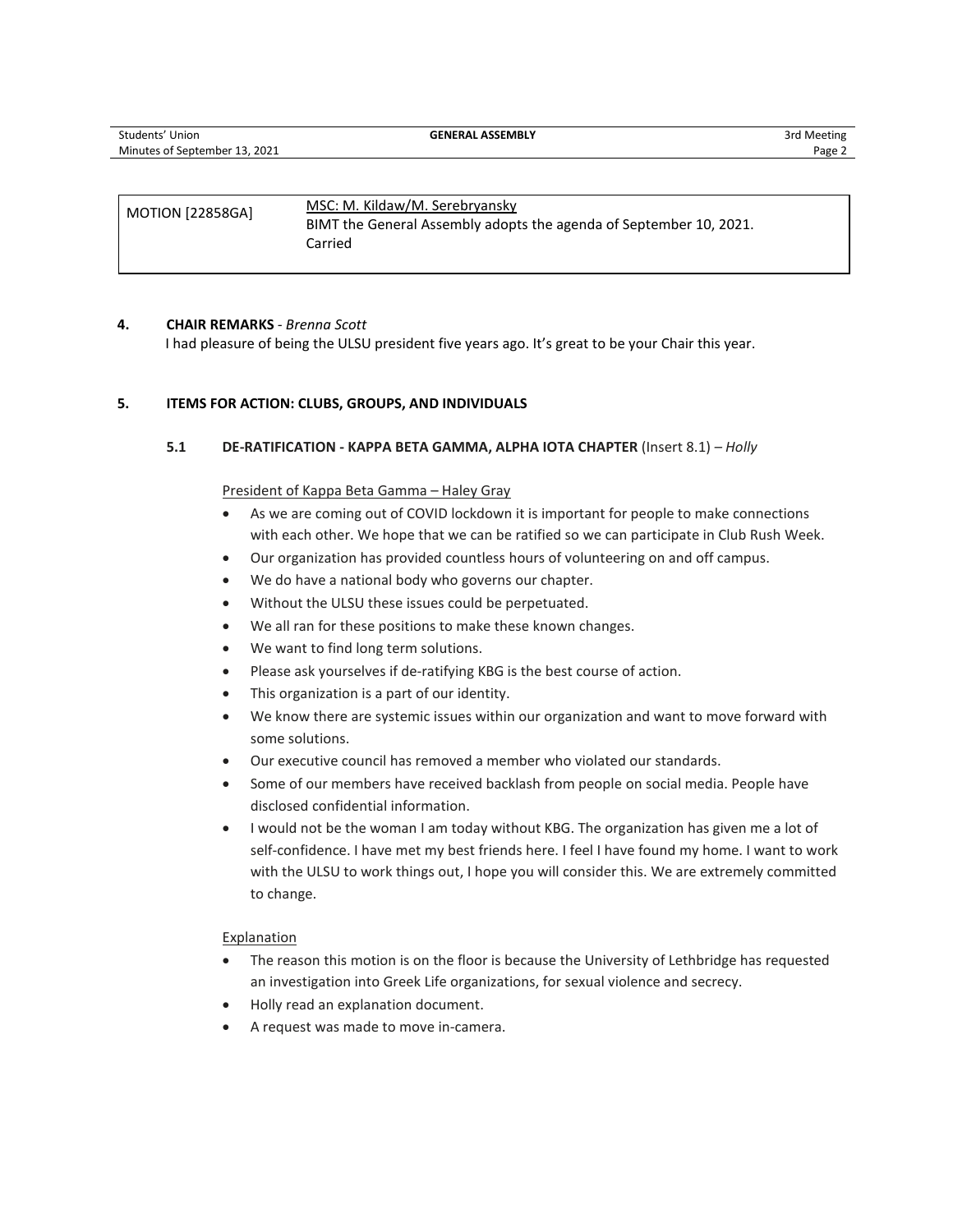## **IN-CAMERA**

MSC: A. Mendenhall/M. Ing BIMT the General Assembly move in camera. Carried

MSC: S. Dauncey/M. Ali BIMT the General Assembly move out of in-camera. Carried

## Discussion

- I feel it's our responsibility to protect the individuals. The members who came forward were Greek Life members. Want to reiterate that the ULSU does not want this to be a punishment, we want to work with these groups. We want something to build something better, it's a good opportunity to improve. I don't feel that we can do as such while we continue with ratification.
- I would like to make it clear that as an elected member of the ULSU. The Greek Life organization does have an external board that can function without the ULSU. If we choose to vote to de-ratify these organizations what authority does the ULSU have over them to mitigate these issues? If there is a de-ratification, what can the ULSU do to oversee change in this issue?
- This isn't to rid the organizations forever, if they are de-ratified.
- How can we build back safer and inclusive so everyone can feel part of a family?
- If we do de-ratify the organizations, we will have no authority over them but they lose a lot of benefits. That has been heavy on our minds. We realize this culture is spread across campuses all over the world. We hope Greek Life will come to us and volunteer themselves to work with us to make things better.
- I haven't been on the Lethbridge campus much since I'm Calgary Rep, but I have been to many events.
- Greek culture isn't inclusive and doesn't emphasize a safe environment. How do we build that safe and inclusive culture moving forward? Or perhaps is it even possible to build that culture with Greek life?
- What are the measures that will be put in place if they are de-ratified? If they do get deratified, how will they get re-ratified?
- It's in the terms in ratification. We want to completely overhaul the Greek Life Council and recreate it so it benefits both parties involved.
- We would like to have regular reviews, and keep open with the chapter. We are just students and using the resources we have.
- We would like to focus on KBG and focus on the nature of the findings. Our hope there is that there is no hurt at all and offer support to our sisters. We have an extensive list of policies and bylaws and our rituals that are past down are traditions. There are rituals for graduations and death. It's paying an ode to members, not to exclude anyone. We would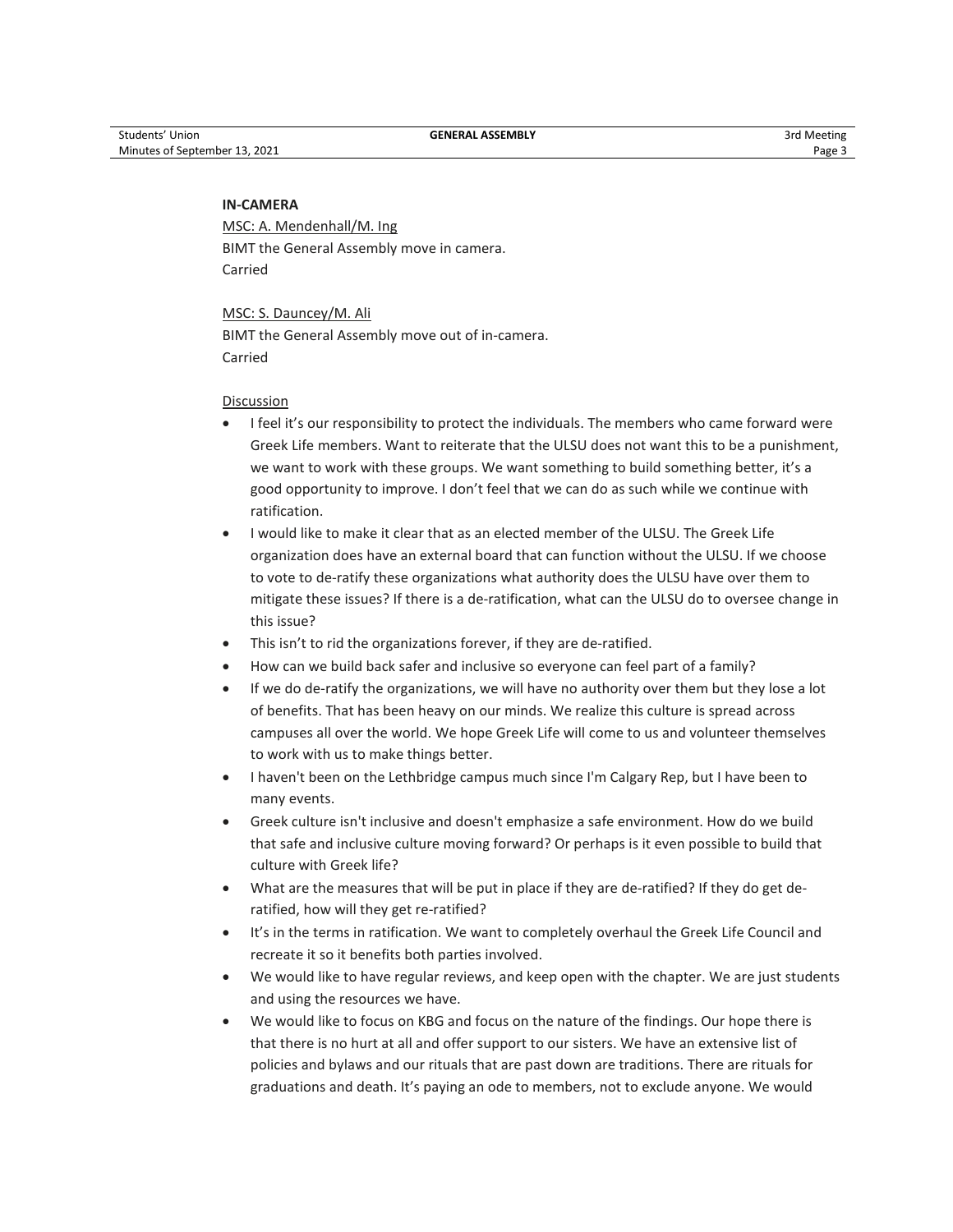| Students' Union               | <b>GENERAL ASSEMBLY</b> | 3rd Meeting |
|-------------------------------|-------------------------|-------------|
| Minutes of September 13, 2021 |                         | Page 4      |

really appreciate it if you could allow us to be part of the ULSU. If there is any way we can show you that we are committed to this, we will do it.

- A reminder was made to the voting body that there are three separate votes on the agenda. I think a great deal of due diligence has been conducted. Moving forward, the right steps will be taken but it won't be easy. I am more than happy to lend any policy advise.
- De-ratification could lead to an underground sexual violence culture. As we mentioned, this is about cost benefit. The third-party investigator agreed that a hard reset would be the best option.
- There has been discussion that it's unfair that we are focusing on Greek Life.
- This is a tangible action that we can take at this point. We want to see these organizations ratified in the future but seems counter active providing the information that has been brought forth. The ULSU would like to work with them to become ratified in the future.
- Why does something bad need to happen before change is made? Why do victims have to relive their trauma? What can we be doing to prevent it in the future?

| <b>MOTION [22859GA]</b> | MSC: H. Kletke/R. Lindblad                                                       |
|-------------------------|----------------------------------------------------------------------------------|
|                         | BIMT the General Assembly de-ratify Kappa Beta Gamma, Alpha lota chapter for the |
|                         | 2021/22 academic year, with consideration for the additional recommendations     |
|                         | provided in the notice sent by the ULSU and University administration.           |
|                         | Carried 13/0/1                                                                   |

## **8.2 DE-RATIFICATION - KAPPA SIGMA, OMICRON Xi CHAPTER** (Insert 8.2) *– Holly*

## Kappa Sigma

• Our chapter wants to work with the ULSU and policy reviews to ensure we are good members of the university community. We have a history of working with counselling services and with the ULSU. All of our members sign our code of conduct document. Any member found guilty of sexual conduct will be expelled from our chapter. We have high standards. The chapter gives disciplinary actions when necessary. We do want to work with the ULSU. We feel that de-ratifying us is a wrong course of action. It's unfortunate that you are unable to see our direction.

## Discussion

- Dealing with criminal charges on formal complaints. There is a culture of ostracization and intimidation.
- I would like to work with Kappa Sigma to see how their judicial processes work. We did deliver a notice of probation but Kappa Sigma has broken those terms.
- This is a dangerous year to be playing a game of risk with groups where there will be a lot of feelings coming into this and people not knowing how to deal with it.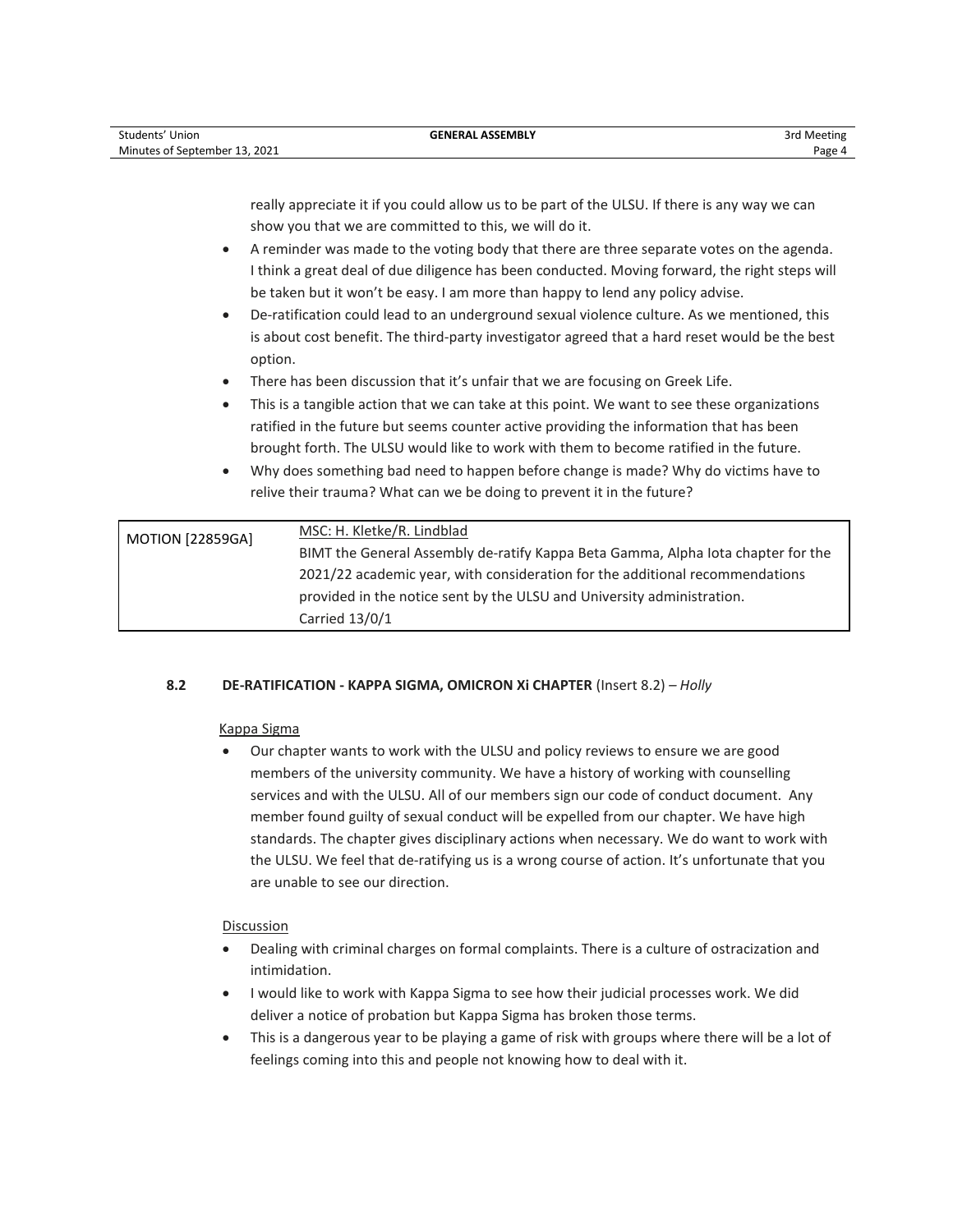| Students' Union               | <b>GENERAL ASSEMBLY</b> | 3rd Meeting |
|-------------------------------|-------------------------|-------------|
| Minutes of September 13, 2021 |                         | Page:       |

- Liam read a document of implementation moving forward. The Rush video that was posted, was in hopes that we would be re-ratified.
- We didn't wait for something bad to happen before we made changes. We make changes every semester to make our environment safer on campus. We want to work with the ULSU and the University, and want as much collaboration as possible. We have done just about all we can.
- Some of the changes we have made: we added annual sexual violence training, restructured judicial process and a lot of bylaws.
- With a spirit of collaboration, this is an opportunity for Greek Life to take advantage of that.
- Wanted to respond to Axel -- What made you want to work on improving the sexual violence policies?
- We are trying to be proactive. We weren't trying to clear our name, we sincerely want to be a better organization and to make it a safe organization on campus. We want to make the changes as much as you do. You are basically sending someone to jail before making things better first.
- The ULSU is disappointed that we have not seen cooperation from Kappa Sigma thus far and that that we have been accused of uncooperating.
- We did complete the mandatory sexual violence training as part of the ratification process. We are down to 20 members and that's why we offered the amended probation appeal.
- Would like clarification on how much the investigation cost.

| <b>MOTION [22860GA]</b> | MSC: H. Kletke/R. Lindblad                                                   |
|-------------------------|------------------------------------------------------------------------------|
|                         | BIMT the General Assembly de-ratify Kappa Sigma, Omicron Xi chapter for the  |
|                         | 2021/22 academic year, with consideration for the additional recommendations |
|                         | provided in the notice sent by the ULSU and University administration.       |
|                         | Carried $11/0/1$                                                             |

## **5.3 DE-RATIFICATION - DELTA ETA IOTA, ALPHA CHAPTER** (Insert 8.3) *– Holly*

## Delta Eta Iota

• In the HR report, DHI is never mentioned at all in this report. There is no mention of our organization of bullying or rape culture. We were founded on the U of L back in 2008. We are a locally focused organization. DHI has always held ourselves in an academic standard. This goes back to our founders back in 2008. The ULSU has sighted this investigation to reduce sexual violence from the campus which we support. We have expelled members in the past from bullying and perpetuating a toxic environment. We do not take these things lightly; we operate to safely protect our sisters while mitigating this kind of culture. We have always been big supporters of the LGBTQ, supported victims of sexual violence and other things. DHI has not been a hindrance but a tool of empowerment. DHI presence in Greek Life culture --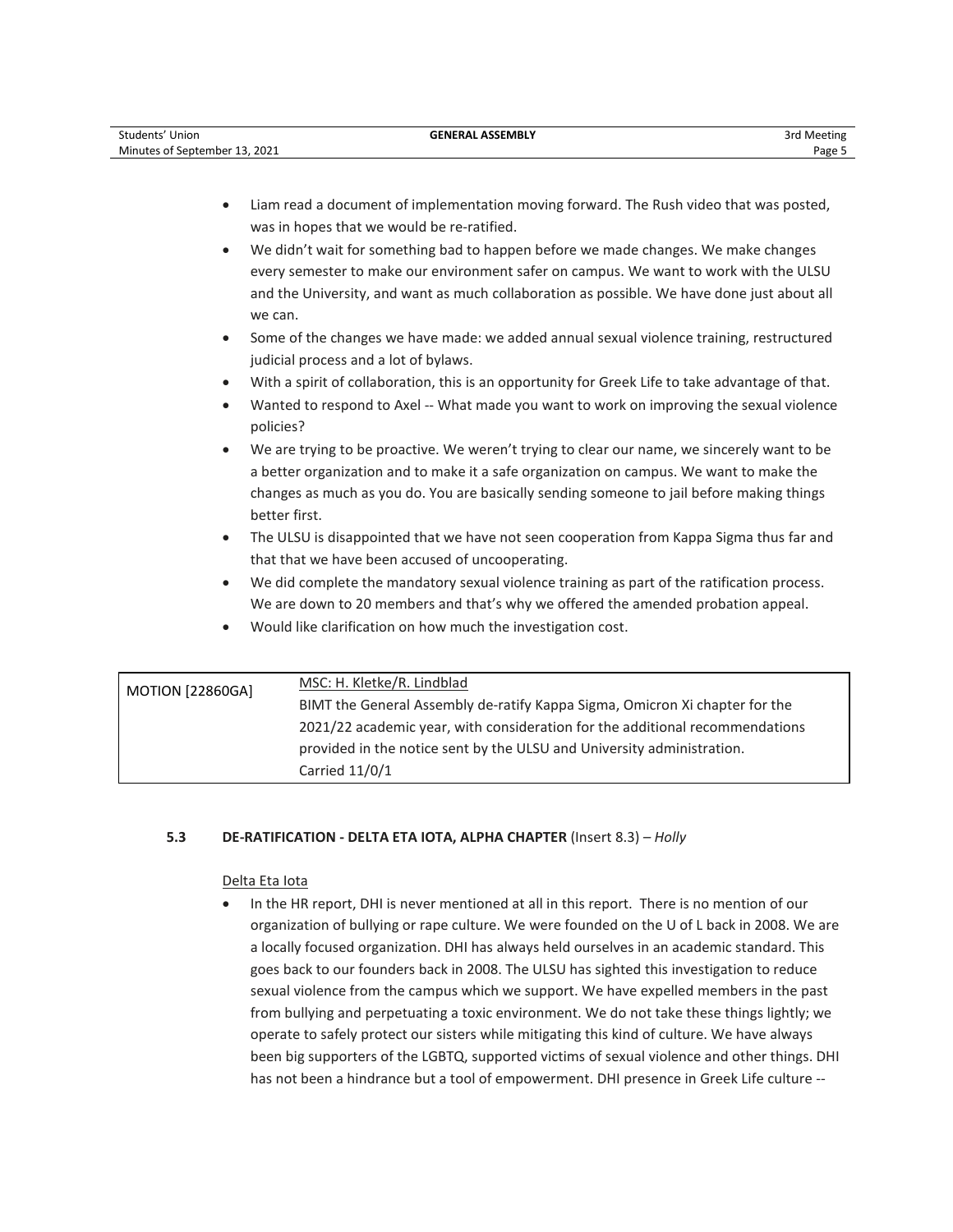we define our culture as not being like other GL organization. We have always and continue to shape our culture with our sisters as being in opposition to any kind of ostracization. DHI is not an organization of perpetrators; we stand with victims. These funds have been made available for investigation and we want to be an active part with eliminating this culture. We have been provided with no evidence that we have perpetrated in the sub culture.

• I came back into a second degree and have been part of DHI for 10 years, as an alumni and active member. I was always encouraged to improve myself. I've met with people from generations and have seen benefits and growth of the organization. Some of our sisters have blossomed into leaders. I feel this de-ratifying process would cause more harm than good. It would cause people to not come forward if they knew the organization, they loved would be de-ratified. The GL council wants to work with executives. We built GL council around working with the ULSU, to ask questions, to share communication. It isn't that way now. There were other executives who didn't see the value in GL council.

## Discussion

- What would happen if we left one GL organization in place? I would like to hear from the university administration.
- The results from the investigation are in our hands and we want to be productive moving forward. The ULSU feels this is the best way to move forward. We would like to act now with the sense of urgency that this topic deserves.
- I don't think this is the fault of any individual or team, we need to look forward into the future. What we have now is the opportunity to put positive structures in place to account for worst case scenarios and to ensure safety for students in future years.
- I'm honored to hear that there have been benefits within the sisterhood but I don't see how those steps can prevent sexual assault in the future.
- What we can do is to put in place policies for our sisters. We don't have control if someone gets assaulted, but we do have control over the support we provide. This is an issue that directly affects us. If I felt that Delta had any part in this, I would be out the door. I'm here to support our sisters. If we have one incidence of bullying, they are out the door. We don't have the resources or money that the other organizations do. I do not want my sisters dragged in with their names, as have being assaulted. We are not an organization of perpetrating this culture. The meeting minutes do not list the vote on cost of approval. We are concerned that several people and ULSU executives are not basing their decision on bylaws. It seems like an inconsistency to us.
- The authority to de-ratify is ULSU bylaw 34.
- I am currently the youngest member of DHI. The people I've met and worked with while being a sorority sister have been amazing individuals. They have taught me to be strong and independent. They mean a lot to me because they are my family. I think it's inappropriate to de-ratify us.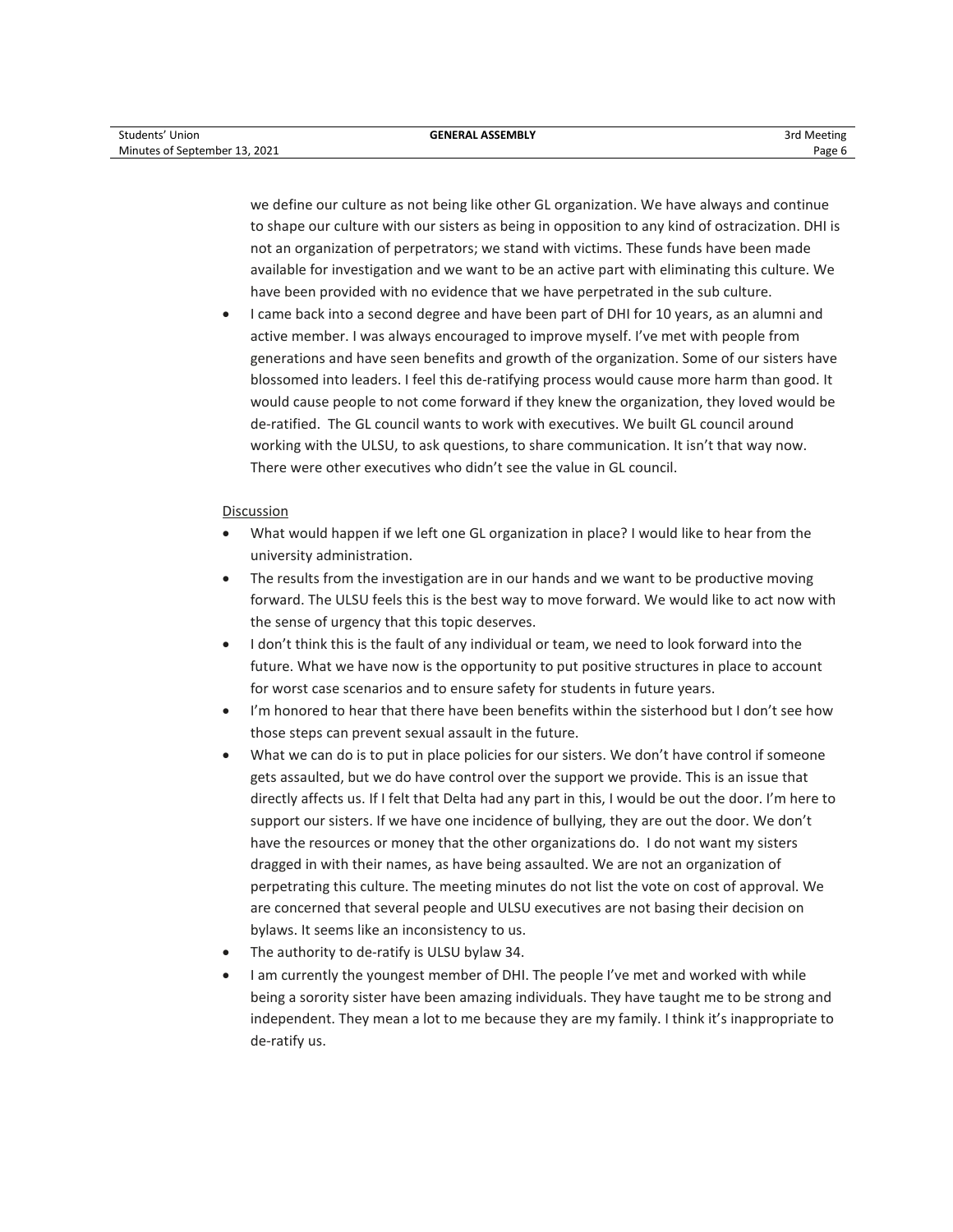| Students' Union               | <b>GENERAL ASSEMBLY</b> | 3rd Meeting |
|-------------------------------|-------------------------|-------------|
| Minutes of September 13, 2021 |                         | Page        |

- We are and will be transparent, we just haven't received our bill for the investigation yet. The university has offered to pay for some of it. Once we get it, it will be passed in a GA meeting and those minutes will be available.
- We have a proposal on things that we can do if we are ratified or de-ratified to help show we are working with the ULSU. There are a lot of options to work with you without being deratified. This feels like a punishment, not an opportunity. Is there a middle ground that we could do?
- No alcohol is present at our pledges and also have other rules in place. We have not perpetrated this culture. This is a sweeping generalization to fit us in with this culture. We treat our pledges with the utmost respect.
- Every single club, someone can join and something can happen. I joined DHI and it is the only organization on campus that has accepted me and loved me for who I am and I've been in university for over 10 years.

| <b>MOTION [22861GA]</b> | <u>MSC: H. Kletke/M. Ali</u>                                                      |
|-------------------------|-----------------------------------------------------------------------------------|
|                         | BIMT the General Assembly de-ratify Delta Eta Iota, Alpha chapter for the 2021/22 |
|                         | academic year, with consideration for the additional recommendations provided in  |
|                         | the notice sent by the ULSU and University administration.                        |
|                         | Carried 8/3/2                                                                     |

## **6. OTHER BUSINESS**

Cheri – we will regroup and reach out to these organizations.

Becca – A shout out to GA members to check your emails.

Holly – This has been a heavy topic for all of us, take care of yourselves and do something for yourselves.

Cheri – Thank you for the university people who attended.

Karivee – None of the students who came tonight will receive any reprimands.

Kathleen – It takes a lot of courage to have an open dialog. Yes, there is no penalty or reprimands for anything that has been shared.

## **7. NEXT MEETING**

September 23, 2021 at 5pm

## **8. ADJOURNMENT**

## **8.1 ADJOURNMENT**